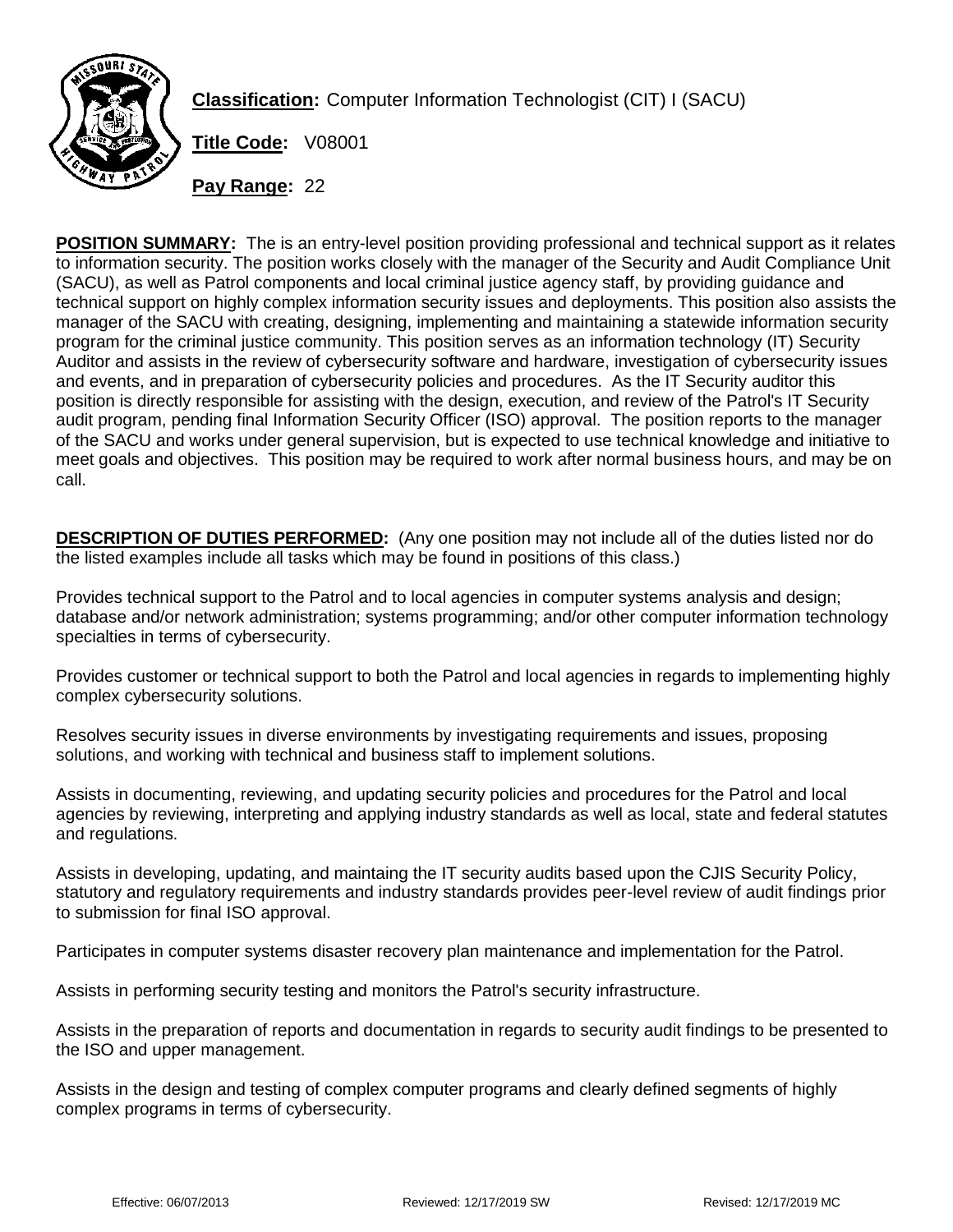Assists in reviewing system and application specifications and make recommendations for security enhancements.

Assists in the research and review of security infrastructure hardware and/or software.

Participates in computer systems management plan development, maintenance, and implementation.

Performs other related work as assigned.

**REQUIRED KNOWLEDGE, SKILLS, AND ABILITIES:** Knowledge in all areas of cybersecurity as well as networking, application development, server software and hardware.

Knowledge of the principles of computer programming and systems analysis, design, testing and documentation.

Knowledge of the general operating principles and capabilities of computer hardware and software.

Knowledge of the CJIS Security Policy

Knowledge of the MULES system as it relates to the technical connectivity and CJIS requirements.

Knowledge of agency's automated information systems.

Knowledge of agency's functions and their interrelationships.

Knowledge of the principles of disaster recovery.

Knowledge of the principals of information system audits and security testing.

Knowledge of cyber-incident response management.

Knowledge of deep packet analysis tools, their configuration and use.

Knowledge of encryption methods and virtual private network (VPN) technologies.

Knowledge of cyber-threat analysis.

Knowledge of computer security systems and procedures.

Knowledge of software reference libraries and related utility programs.

Knowledge of computer networking and telecommunications.

Knowledge of computer operating systems.

Knowledge of database management systems.

Knowledge of advanced authentication solutions.

Knowledge of applicable Federal Information Processing Standards of (FIPS) encryption.

Knowledge of Code of Federal Regulations (CFR) and applicable statutes.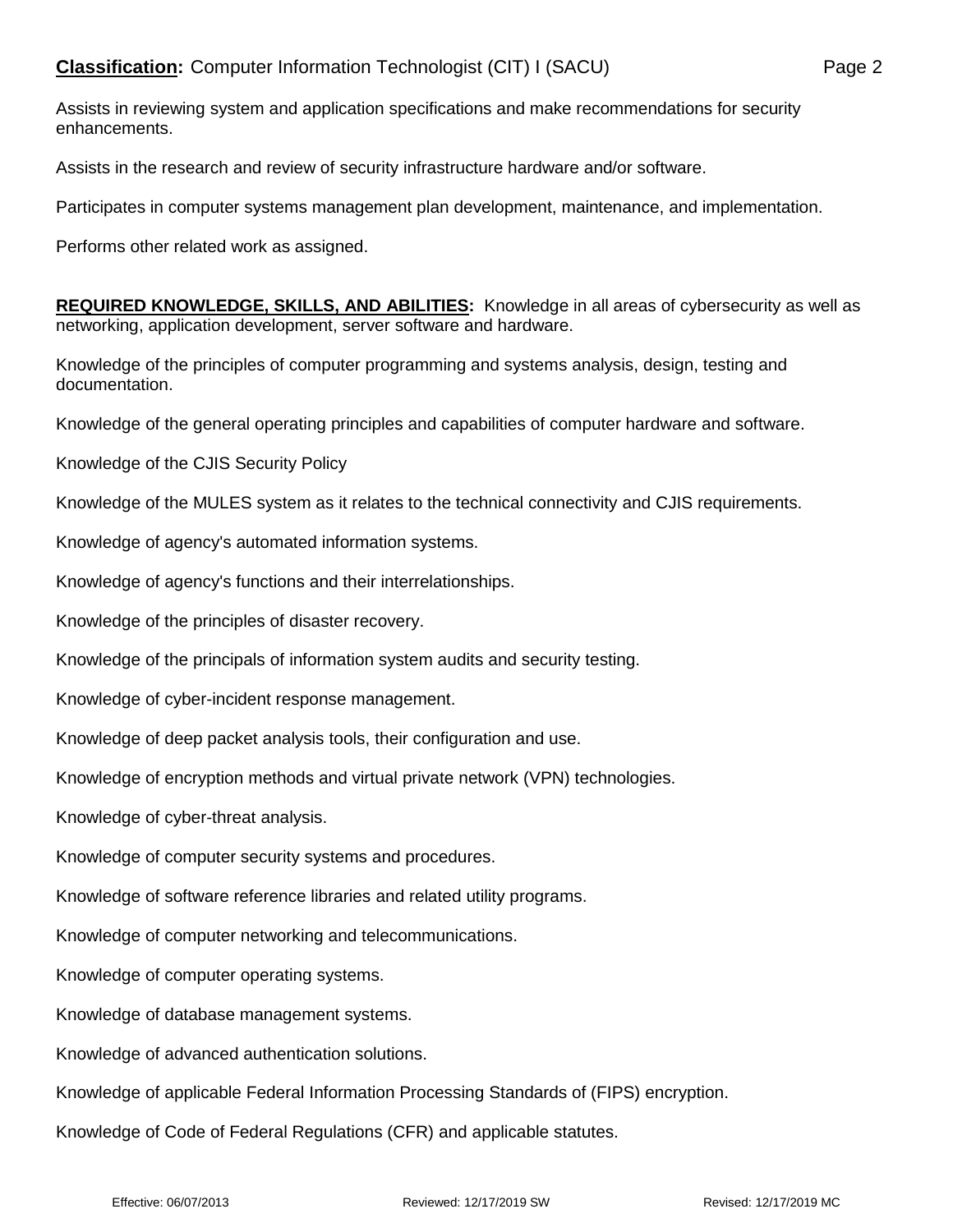## **Classification:** Computer Information Technologist (CIT) I (SACU) Page 3

Knowledge of or ability to learn the principles of cost benefit analysis.

Knowledge of or ability to learn the principles of project management.

Knowledge of or ability to learn the procurement process.

Knowledge of or ability to learn the continuing trends and developments in computer hardware and software.

Knowledge of or ability to learn the various computer platforms.

Knowledge of or ability to learn the information strategic planning process.

Knowledge of or ability to learn the systems management process.

Knowledge of or ability to learn the cyber-forensics techniques and digital evidence preservation.

Possess good organizational skills

Possess research and analysis skills

Possess good presentation skills

Ability to utilize project management tools.

Ability to learn to prepare and interpret computer program documentation.

Ability to learn to prepare and maintain standards, policies, procedures, guidelines and technical manuals.

Ability to learn to troubleshoot and resolve hardware and/or software problems.

Ability to learn to create and present materials for training programs

Ability to learn to plan and implement projects and audits necessary to ensure effective and efficient operations of security measures.

Ability to comprehend, analyze, and research problems of a complex nature and make judgment decisions as to their solution.

Ability to operate basic office equipment as detailed in the description of duties.

Ability to handle restricted and confidential information in a professional manner and maintain the information as such.

Ability to communicate in English clearly and concisely, both orally and in writing.

Ability to establish and maintain harmonious working relations with others.

Ability to work with material that may be of a sexual nature relating to criminal activity (e.g., written material, photographs, and/or verbal language, etc.).

Ability to work hours as assigned.